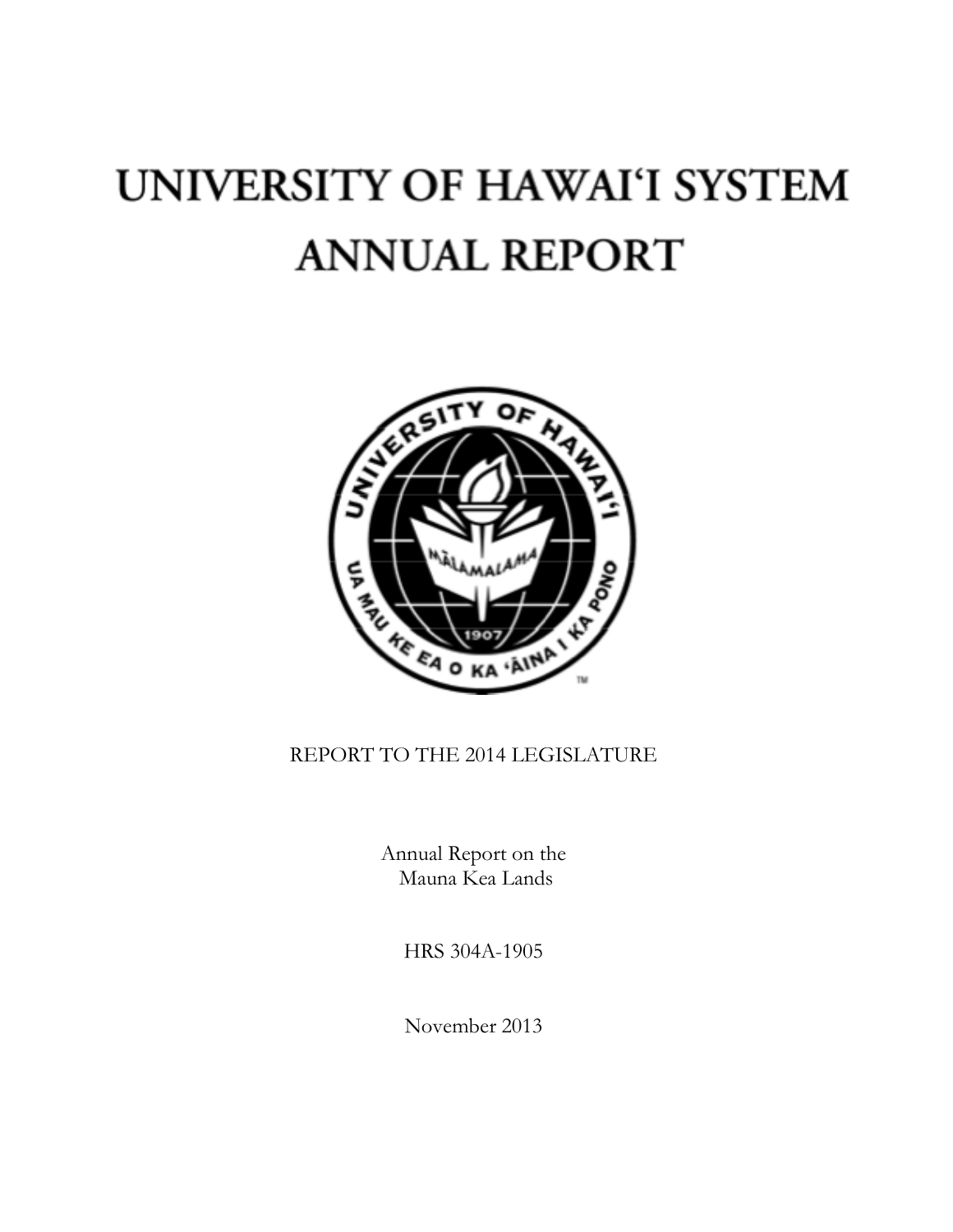## REPORT TO THE HAWAIN STATE LEGISLATURE

# HRS 304A-1905 Annual Report on the Mauna Kea Lands

Pursuant to HRS §304A-1905 ("Mauna Kea Lands; reporting requirements"), the University of Hawai`i respectfully submits its report on the status of the Mauna Kea lands activities, current and pending lease agreements and fees, the status of current and pending administrative rules, income and expenditures of the Mauna Kea lands special fund established in section 304A-2170 and any other issues that may impact the activities on Mauna Kea.

#### Current and pending lease agreements and fees

In 1964 the Hawai`i State Legislature passed concurrent resolution S. C. R. 16 stating that the **"***State of Hawai`i and its citizenry are most desirous and willing to co-operate and aid in the promotion of our nation's space program and research to the benefit of the County of Hawai*'*i*, *the state and the nation.*" It was resolved that the Governor set aside and establish an appropriate area on the summit of Mauna Kea for the installation and operation of telescope observatory and astronomical activities*.* In 1968 the Mauna Kea Science Reserve (Science Reserve) was established and the DLNR and UH entered into an agency-to-agency lease granting UH a lease of the Science Reserve for a term expiring on December 31, 2033. The lease is gratis, a common practice for leases between government agencies.

In a State of Hawai`i-UH effort to establish astronomy as a viable research endeavor and making Hawai'i a center for astronomical research, the University entered into subleases with 11 organizations for the purpose of operating astronomical observatories. All subleases were approved by the BLNR and are co-terminus with the University's General Lease. Each sub lessee is obligated to provide a guaranteed percentage of viewing time to the UH. Viewing time provides invaluable advantages for advancing Hawaii's only state funded institute of higher education, UH, as a center for excellence in research, including astronomy, and to be recognized today as one of the nation's leading research institutions. At little cost and risk to the State, UH's recognized center of excellence for astronomical research contributes significantly to the State of Hawaii's efforts to expand its high technology sector. Additional benefits accrue to the State through opportunities in scientific, professional and sub professional employment by the local community.

#### Current and pending administrative rules

Act 132 (SLH 2009) authorizes the UH to adopt administrative rules pursuant to chapter 91 to regulate public and commercial activities on UH management lands. Prior to developing administrative rules, UH met conditions imposed by the BLNR when it approved the Mauna Kea Comprehensive Management Plan (CMP) on April 9, 2009. One of the conditions requires UH to submit a public access sub plan for BLNR approval. The BLNR required that the public access sub plan, along with three other sub plans - cultural resources management plan, natural resources management plan and a decommissioning plan - be submitted within one year of approval. The purpose of the public access plan is to provide guidance to the University in addressing public access in UH management areas, and the plan's objective is to provide a set of principles and policies to serve as a guide in developing administrative rules related to the management of public access.